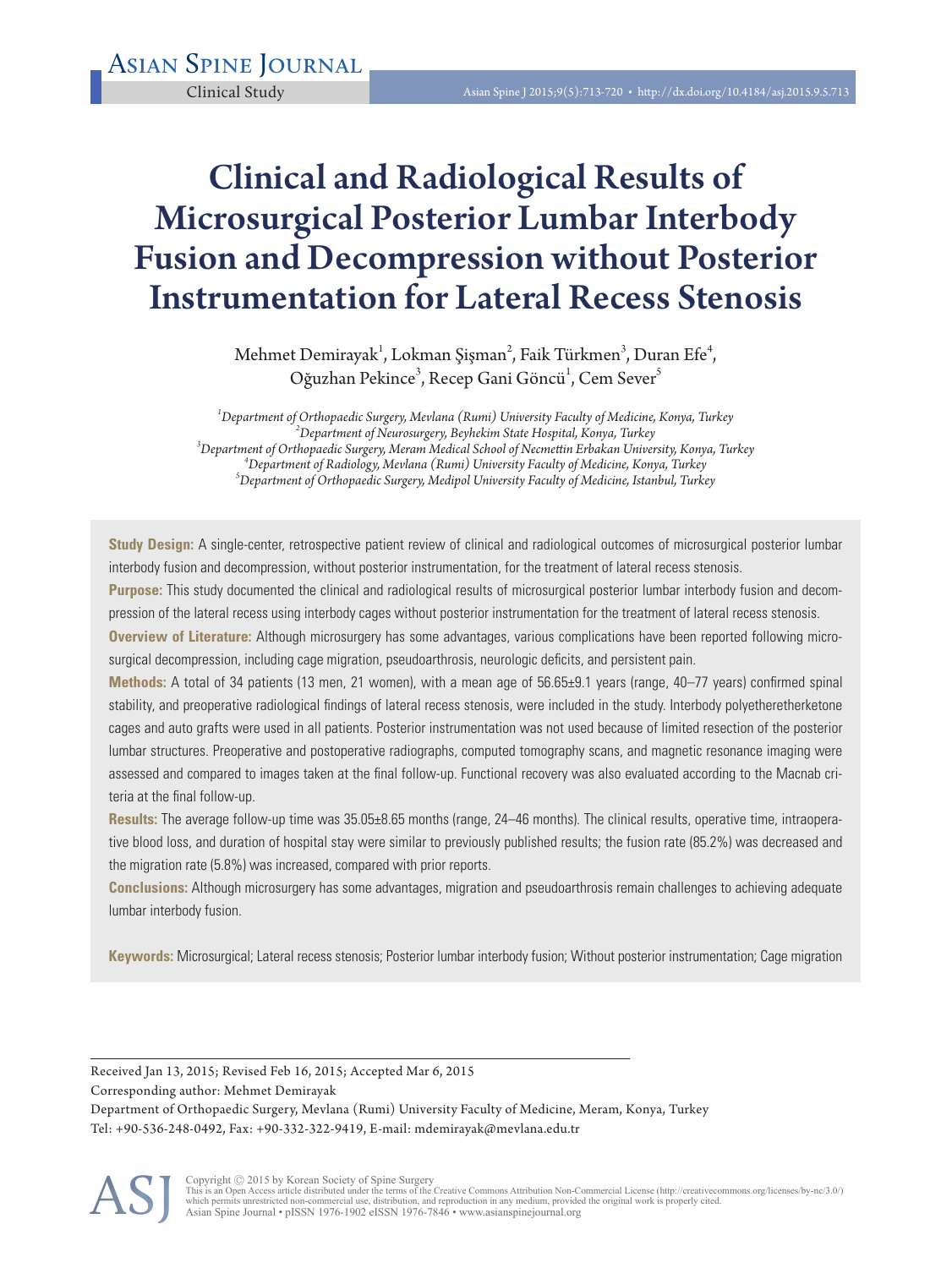# **Introduction**

Lateral recess stenosis (LRS), a type of degenerative lumbar spinal stenosis with degenerative disc disease, is clinically characterized by radiating lower back pain and claudication when walking, sensory disturbances, muscle weakness, and urinary and defecatory obstructions in severely affected patients. Sciatic pain specifically, which was relieved during flexion and worsened with extension, is also commonly observed [1-4]. Many techniques have been used to treat degenerative lumbar spinal stenosis and LRS including traditional open decompressive surgery and posterior lumbar interbody fusion (PLIF).

Traditional open decompressive lumbar surgery for the treatment of spinal stenosis and LRS was described by Lane [5] in 1893; and Young et al. [6] first used a unilateral approach through the surgical corridor for spinal canal decompression in 1988. Traditional open surgeries, like posterolateral fusion with decompression, include total laminectomy and resection of the facet joint, as needed, combined with a pedicle screw fixation. The procedure results in a successful surgical treatment of LRS [2,7]. The advantages of simple decompression include faster pain relief and high patient satisfaction during the early postoperative period [7]. However, a pedicle screw fixation also contributes to posterolateral fusion between the intertransverse processes and the lateral aspects of the facet joints [8,9]. Older patients may have comorbidities such as low bone density, which increase complication rates during spinal surgery [7]. If decompression is not combined with a pedicle screw fixation, symptoms frequently recur within years [10].

PLIF, used to treat several spinal diseases, was first described by Cloward [11] in 1953. Open PLIF, involving the use of an interbody cage and posterior pedicle screw instrumentation, has been widely used for restoring disc height, decompressing the spinal nerve roots and dural sac, and segmental alignment during the treatment of LRS [12-14]. Tissue denervation and ischemia, associated with the traditional posterior approach, have been reported by many authors and cause continued postoperative symptoms [15,16] PLIF, without posterior pedicle fixation to reduce these complications, can cause cage migration and iatrogenic instability [12,17].

Spinal microsurgical techniques have been gaining popularity in conjunction with recent technological advances in illumination, instrumentation, and magnification [4].

The advantages of the microsurgical technique include less soft tissue damage, less intraoperative blood loss, faster postoperative pain relief, shorter hospitalizations, and faster returns to daily life and work; these advantages have been reported by many authors [2,18,19]. There is no need for posterior instrumentation, if the lumbar spine is shown to be stable in the patient's most recent microsurgical spine surgery. In such cases, microscopy guided resection of less than half of the medial facet, partial hemilaminotomy, and insertion of the cages may be performed through this window, thus leading to stable posterior structures [2,16]. However, spinal microsurgery is also associated with a steep learning curve, incomplete spinal decompression, and the need for special equipment [2,16].

This study reports the single-center clinical and radiological results of microsurgical PLIF and decompression, without posterior instrumentation, as a surgical treatment option for treating LRS.

### **Materials and Methods**

#### **1. Patients**

Between February 2010 and November 2012, 34 patients underwent microsurgical PLIF and decompression for LRS with a degenerative disc disease; these individuals were retrospectively reviewed as part of this study. The indication for operative treatment was the absence of a positive response to three months of conservative treatment; continued lower limb pain was the most important criterion indicating the need for the surgical treatment. The study group included 13 men and 21 women, aged 40 to 77 years (mean, 56.65±9.1 years). This study was performed according to the principles of the Declaration of Helsinki and was approved by the Ethics Committee of the Meram Medical School of Necmettin Erbakan University (Konya, Turkey).

#### **2. Imaging diagnoses**

At the final follow-up, lateral hyper flexion and hyperextension radiographs, and computed tomography (CT) and magnetic resonance imaging (MRI) images were compared with preoperative radiological findings. Fusion rates, changes in disc height, and spinal canal diameters were evaluated; all radiologic assessments were performed by one radiologist. Disc height was measured at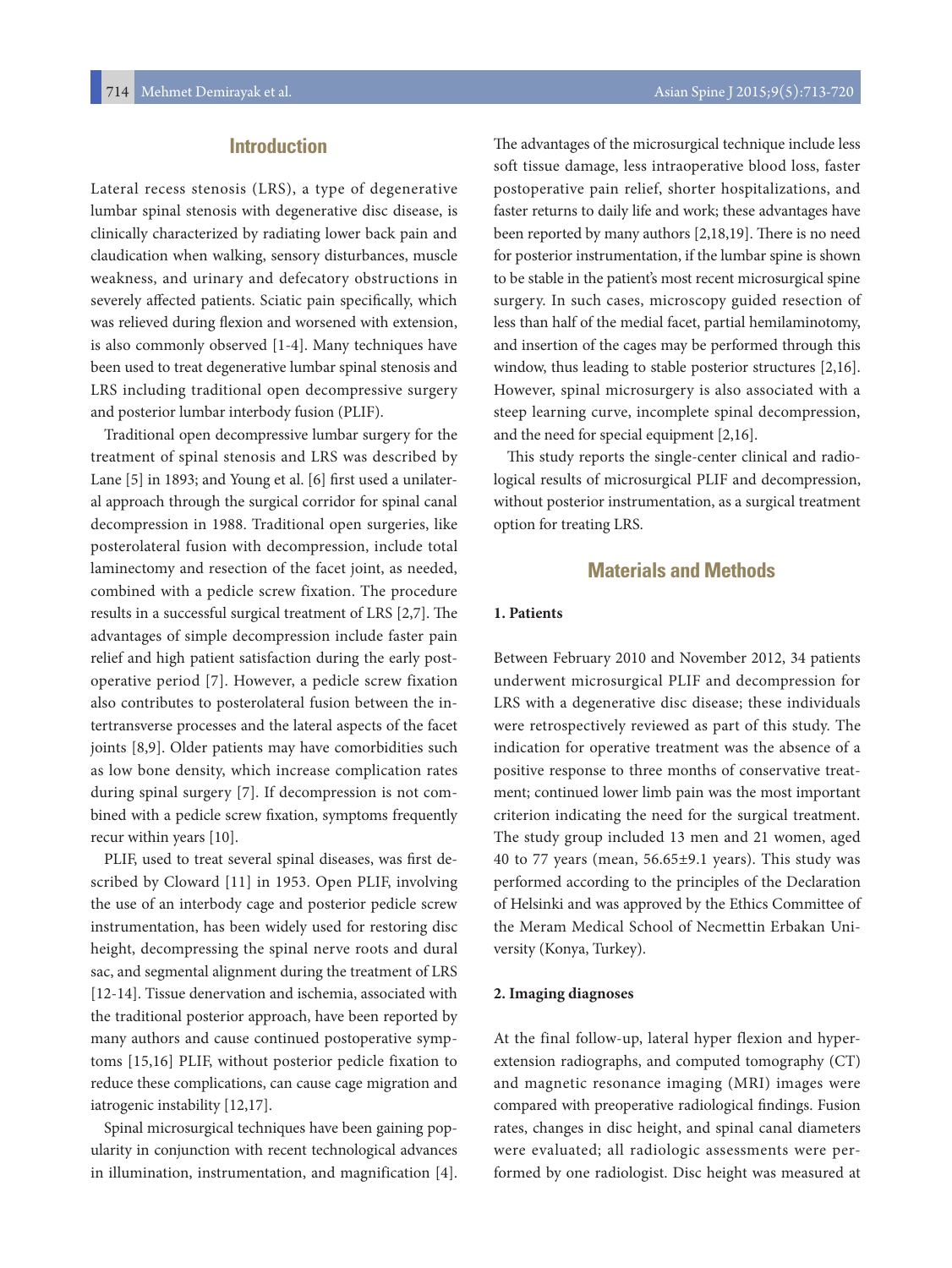the midpoints of adjacent vertebral bodies. Lateral recess obliteration because of a hypertrophied facet and herniated disc, as seen in an MRI, is essential for the diagnoses of LRS. Fusion was defined as continuous bony bridging at either the intertransverse space or in and around the cages on coronal and sagittal MRI, CT, and X-ray images. The influences of artifacts resulting from materials were unremarkable.

#### **3. Clinical evaluation**

Functional recovery was evaluated, according to the Macnab criteria at the final follow-up. The outcomes were described as excellent (complete pain relief, complete motor recovery, return to work and daily activities); good (infrequent pain, improved main symptoms, normal muscle strength, negative nerve stress tests, tolerable light physical activities); fair (improved symptoms, with persistent back pain and sciatica during daily activities); and poor (no change in symptoms and requiring further surgery).

#### **4. Surgical procedure**

The PLIF procedure was performed, with the patient in the prone position and 90° flexed hips, through a small, median, posterior lumbar incision, and using a bilateral approach. The surgery was performed by a neurosurgeon. The procedure included: a fluoroscopic detection of the correct surgical level, paraspinal stripping of the muscle from the spinous process, placement of a tubular retractor over the facet joint, microscopic partial hemilaminotomy, resection of less than half of the medial facet, decompression of the nerve roots at the lateral recess, removal of the ligamentum flavum, medial retraction of the dura mater with lateral retraction of the nerve root, and excision of the disc through this window, preparation of the endplates using a curette, measuring the gap with templates (size 0.5×0.7–1.2 cm), and an insertion of a fenestrated interbody polyetheretherketone (PEEK) cage filled with autograft material (2 mL) obtained during surgery. The other side underwent the same surgery with another fenestrated interbody PEEK cage. The anatomic layers were closed in a routine manner.

#### **5. Statistics**

Clinical and radiologic results were evaluated using SPSS

ver. 16.0 (SPSS Inc., Chicago, IL, USA) to conduct a repeated measures variance analyses; a two-tailed *p*-value ≤0.05 was accepted as being statistically significant.

## **Results**

In all 34 patients, the indication for surgery was LRS with degenerative disc disease. Six patients required 3-level fusions, 12 patients required 2-level fusions and 16 patients underwent single-level surgeries. Solid fusion (Fig. 1) was observed in 29 patients (85.2%). The average disc heights were 1.27±0.59 cm, 1.34±0.68 cm, and 1.28±0.66 cm when measured preoperatively, postoperatively, and at the last follow-up, respectively. The disc height increased, on average, 0.07±0.09 cm, postoperatively; however, the difference was not significant (*p*=0.198). At the final followup, there was no mean difference in disc height, compared with the preoperative height ( $p=0.811$ ). The mean spinal canal diameters were 1.32±0.69 cm, 2.90±1.57 cm, and 2.78±1.19 cm when measured preoperatively, postoperatively, and at the last follow-up, respectively. The mean diameter of the patients' spinal canals increased significantly (1.62±0.08 cm) between the pre- and postoperative measurements (*p*<0.001). The mean spinal canal diameter did not change significantly between the postoperative and final follow-up measurements (*p*=0.274) (Table 1).

Clinical recoveries, as evaluated at the final follow-up using the Macnab criteria, were excellent (17 cases, 50%), good (11 cases, 32.3%), poor (3 cases, 8.8%), or fair (3 cases, 8.8%).

Postoperative complications included root injury because of cage migration (two patients), superficial infection (one patient), dural tear (one patient), and nonunions (five patients). Postoperative infection was treated with s (cefazolin). The root injuries, manifesting as weakness during ankle dorsiflexion and numbness, were detected in two patients who recovered spontaneously prior to their last follow-up assessment. Revision surgery was required in 1 patient because of severe cage migration, resulting in foot drop (Fig. 2). The dural sac tear was repaired intraoperatively. Most complications were conservatively treated, except for the patient with foot drop, which persisted and required surgical intervention. Continued sciatica was observed in two patients.

The mean operative time was 149.76±52.99 minutes (range, 90–280 minutes). Patients with multi-level fusions required almost 90 minutes more surgical time than pa-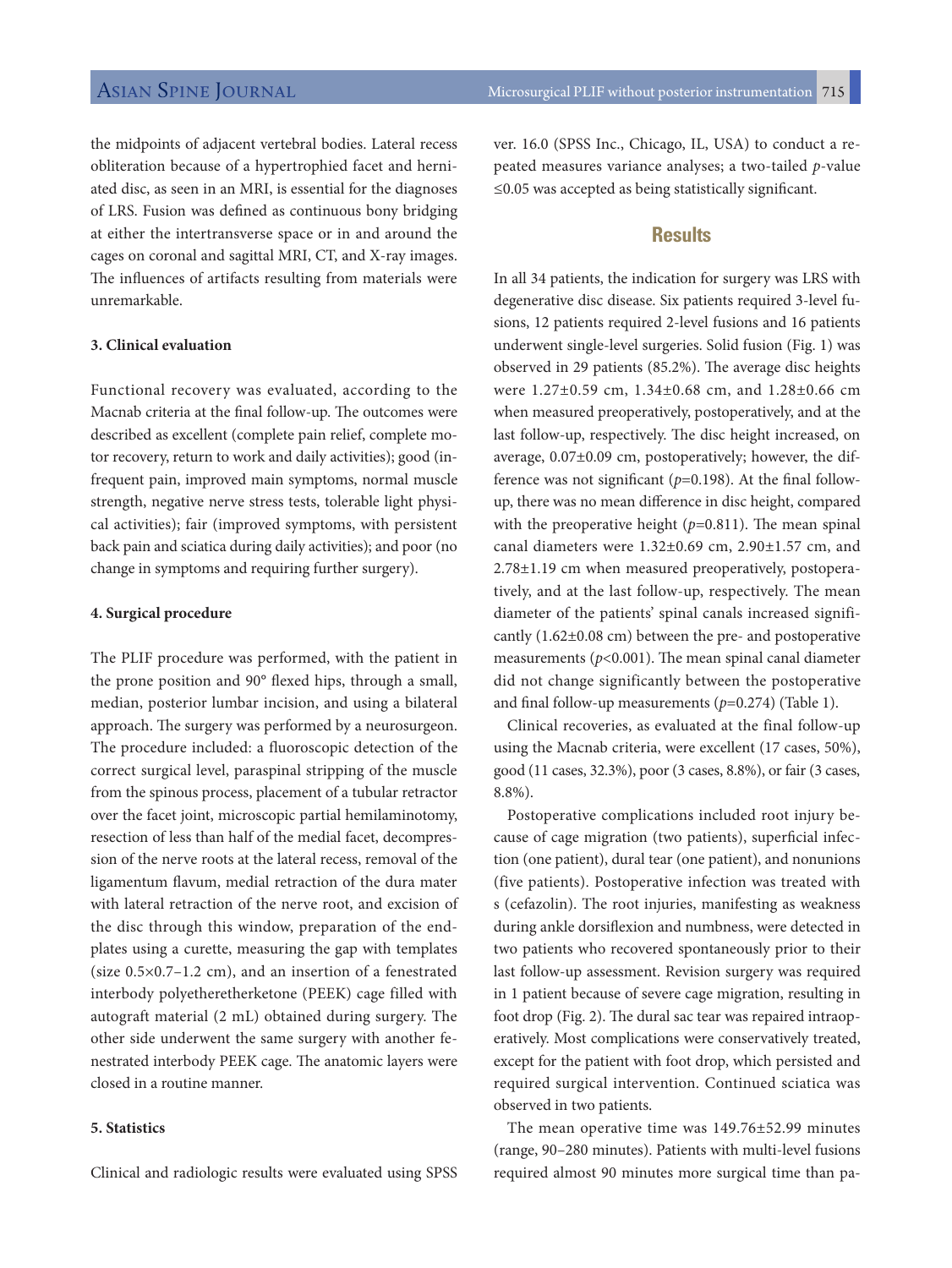

| Table 1. Changes in mean disc height and spinal canal diameter throughout the study period |  |  |
|--------------------------------------------------------------------------------------------|--|--|

| Variable            | Preoperative  | <b>Postoperative</b> | Last follow-up | Increase      | <i>p</i> -value |
|---------------------|---------------|----------------------|----------------|---------------|-----------------|
| Disc height (cm)    | $.27 + 0.59$  | 1.34±0.68            | 1.28±0.66      | $0.07 + 0.09$ | 0.198           |
| Canal diameter (cm) | $1.32 + 0.69$ | $2.78 \pm 1.19$      | $2.78 + 1.19$  | $1.62 + 0.08$ | 0.000           |

Values are presented as mean±standard deviation.

D

tients requiring a single-level fusion. The mean blood loss was 273.38±111.84 mL (range, 150–500 mL). Similarly, patients with multi-level fusions experienced approximately 150 mL more blood loss than patients with single-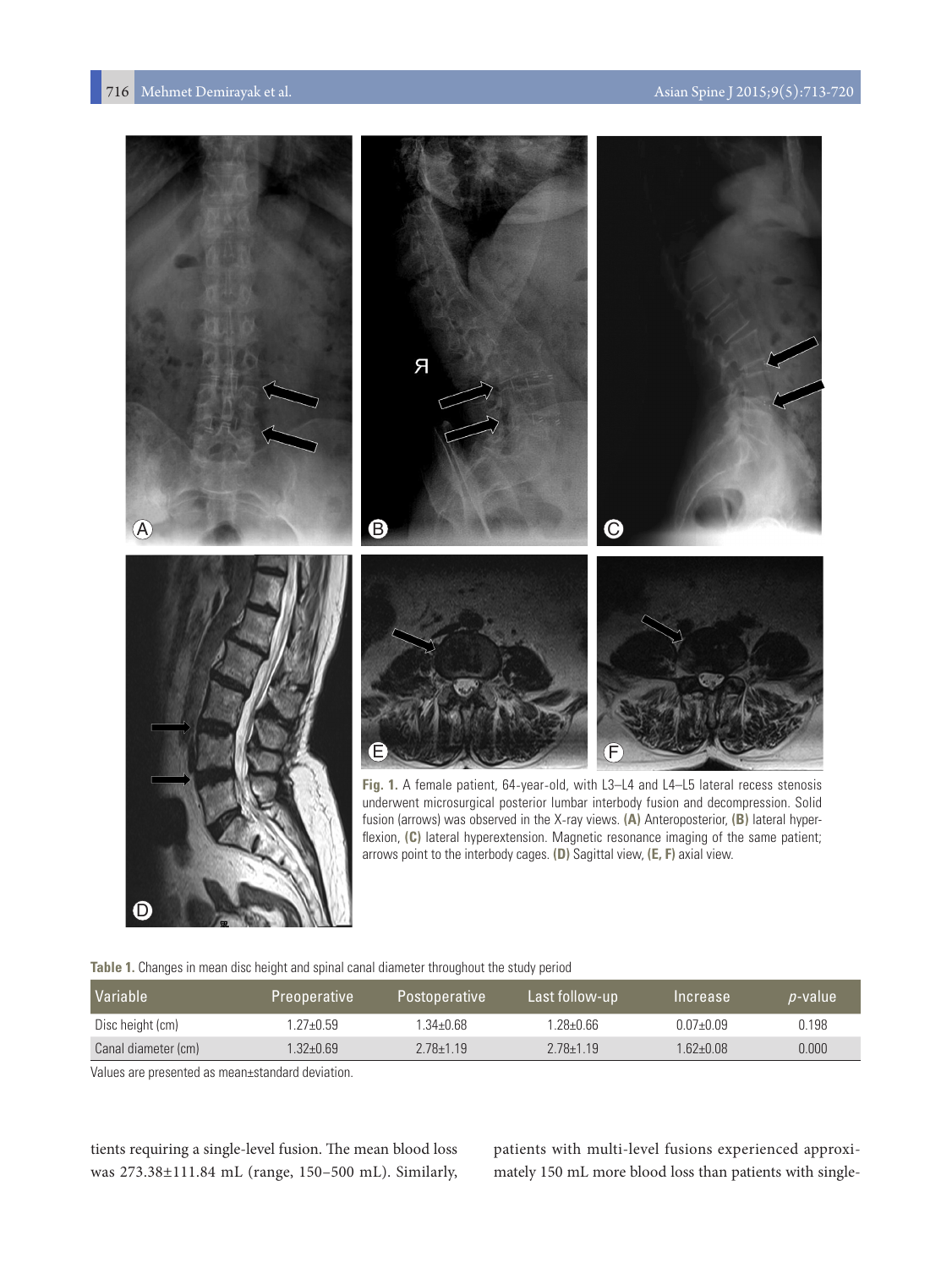

**Fig. 2.** A female patient, 50-year-old, with L3–L4, L4–L5 lateral recess stenosis underwent microsurgical posterior lumbar interbody fusion and decompression. Migration of the left cage to the spinal canal was observed at the L4–L5 level at the last (11-month) follow-up. Black arrows point to the migrated cage in **(A)** a sagittal view and **(B)** an axial view.

level fusions. The mean hospital stay was 2.5±0.5 days (range, 2–4 days).

# **Discussion**

LRS is usually accompanied by degenerative disc disease. Various surgical procedures have been used to surgically treat LRS: lumbar spinal fusions, such as posterolateral fusion, PLIF, translumbar interbody fusion, anterior lumbar interbody fusion, and decompressive surgery (including laminectomy and facetectomy. Traditional, open decompressive surgery and posterolateral fusion with additional posterior instrumentation have been widely used for LRS, but may cause musculoligamentous injuries [12,20]. Without accompanying posterior instrumentation, a posterolateral fusion cannot maintain the disc height and cannot contribute to the fusion [8,9,12,21].

PLIF has been widely used as a surgical technique for spinal diseases, including spinal stenosis and degenerative disc disease. However, this technique, using an interbody

cage without posterior stabilization, may lead to instability if a wide laminectomy and facetectomy are performed [12,22]. PLIF can also successfully restore disc height and anterior column alignment, as well as stabilize the disc space. Thus, the technique has the advantages of high fusion rates that lead to early stabilization, with the additional use of a pedicle screw fixation [12,17,21,23]. Posterior instrumentation, following PLIF, can hinder iatrogenic instability and may cause musculoligamentous injuries [12,24]. Denervation and atrophy may also result in the failed back syndrome, as reported in patients undergoing wide exposures [25]. However, PLIF without posterior instrumentation may result in postoperative complications, including instability, pseudoarthrosis, cage migration, and persistent back pain [12,17].

In observational studies using threaded fusion cages and other interbody fusion cages during PLIF, the interbody fusion rates and clinical symptom improvements are variable, with possible complications including migrated fusion cages, pseudoarthrosis, and exacerbated spinal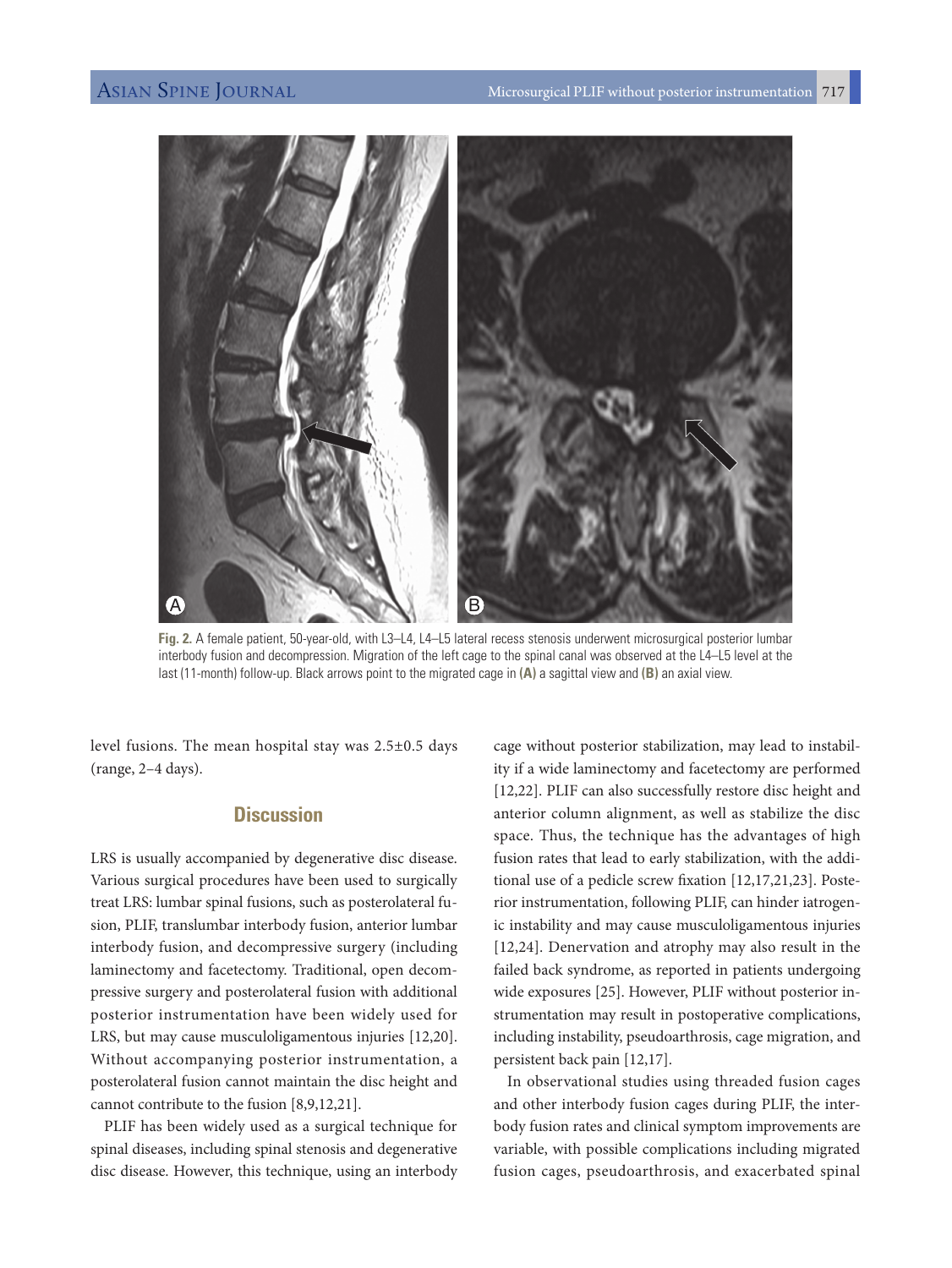instability [26]. Thus, solid fusion and complete decompression should be used, if possible, for the treatment of LRS, particularly to protect the posterior column [27]. Martin et al. [28] reported that, decompression and instrumentation were mainly used during PLIF. They also reported that iatrogenic injury of the lumbar spinal stability mechanism, including damaged anterior fiber rings and posterior longitudinal ligaments, increases the tendency of disc slippage and should be regarded as an important sign of poor postoperative fusion and incompletely improved symptoms. Ray [29] and Guo et al. [2] reported bone fusion rates of 96% (208 cases) and 100% (48 cases), respectively, following PLIF using threaded fusion cages. Thus, this technique has become a successfully used surgical technique for the treatment of lumbar instability, compared with traditional lumbar fusion.

Recently, spinal microsurgery has been gaining popularity because of its advantages, which include less soft tissue damage, less intraoperative blood loss, faster postoperative pain relief, shorter hospital stays, and faster returns to daily life and work [2,4,18,19]. However, posterior instrumentation has not been used in the absence of lumbar spine instability, according to recent spinal microsurgery reports [2]. Lai et al. [30] noted that the posterior column structure integrity is aggravated by decompressive surgery, including total laminectomy and removal of the spinous process, and can lead to an adjacent segment instability. Hence, microscopy-guided resection of less than half of the medial facet, partial hemilaminotomy, and subsequent cage insertion through the resultant window can lead to stable posterior structures. The disadvantages of spinal microsurgery include a steep learning curve, incomplete spinal decompression, the need for special equipment, and complications, which include cage migration and pseudoarthrosis [2].

In the present study, although the increase in spinal canal diameter was significant, the increase in disc height was insufficient. It is hypothesized that this insufficient increase in disc height might be related to the patient position. Disc height decreases with the patient in the prone position and 90° flexed hips; hence this could lead to a selection of a smaller size of the cage. In this study, the fusion rate (85.2%) was lower and the migration rate (5.8%) was higher when compared to the previously published literature [1,7,8,12,16,20,24,26]. An insertion of the small size cage causes instability and helps explains the lower fusion rate and higher migration rate. Thus, there seems

to be a good argument that measurement of the disc height must be done with the patient in the prone position and extended hips. There are similar clinical results (Macnab criteria), operative times, intraoperative blood losses, and hospital stays, as have been previously reported [1,2,7,8,12,14].

# **Conclusions**

In summary, maintaining spinal stability, based on the rigid construct of a 360° fusion mass, is important for the treatment of LRS [1]. Solid fusion, full decompression, and a limited approach are keys to successful surgery, but cage migration and pseudoarthrosis remain challenging complications to overcome when attempting to achieve an adequate lumbar interbody fusion. This clinical study demonstrated that the technological advances in PLIF microsurgery help the surgeon to achieve outcomes that are closer to the natural biomechanical properties of the lumbar spine than have been achieved with traditional approaches [1,2,4,7,16,19,27,29]. A minimally invasive approach, involving limited resection of the facet and lamina to facilitate cage insertion, prior to lumbar interbody fusion with additional posterior instrumentation, can lead to a stable spinal structure. Further studies, involving numerous centers and stable interbody cage designs will further the microsurgical treatment of lumbar LRS without the use of posterior instrumentation.

# **Conflict of Interest**

No potential conflict of interest relevant to this article was reported.

#### **References**

- 1. Audat Z, Moutasem O, Yousef K, Mohammad B. Comparison of clinical and radiological results of posterolateral fusion, posterior lumbar interbody fusion and transforaminal lumbar interbody fusion techniques in the treatment of degenerative lumbar spine. Singapore Med J 2012;53:183-7.
- 2. Guo S, Sun J, Tang G. Clinical study of bilateral decompression via vertebral lamina fenestration for lumbar interbody fusion in the treatment of lower lumbar instability. Exp Ther Med 2013;5:922-6.
- 3. Nydegger A, Bruhlmann P, Steurer J. Lumbar spinal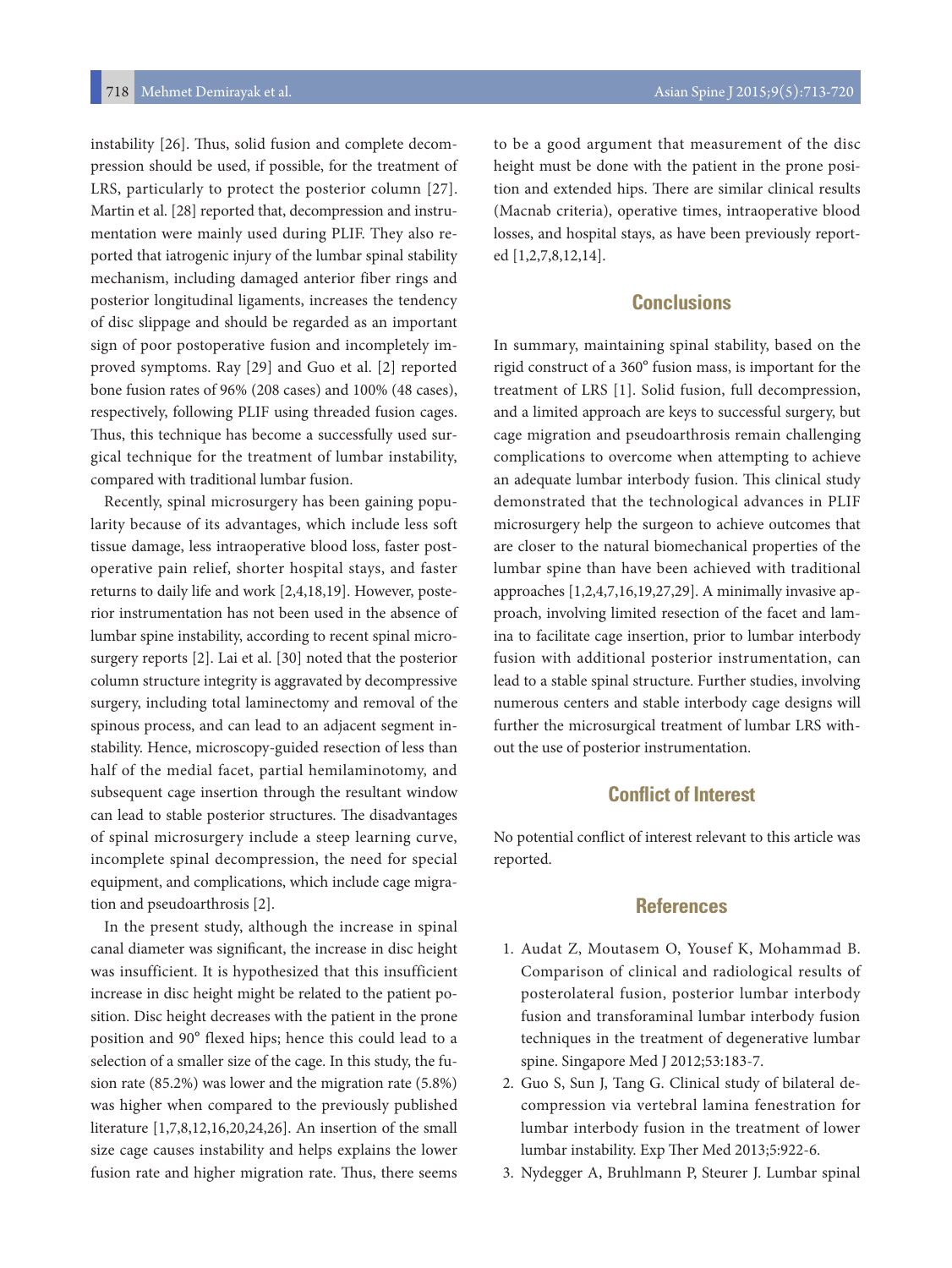stenosis: diagnosis and conservative treatment. Praxis (Bern 1994) 2013;102:391-8.

- 4. Oppenheimer JH, DeCastro I, McDonnell DE. Minimally invasive spine technology and minimally invasive spine surgery: a historical review. Neurosurg Focus 2009;27:E9.
- 5. Lane WA. Case of spondylolisthesis associated with progressive paraplegia: laminectomy. Lancet 1893; 141:991-2.
- 6. Young S, Veerapen R, O'Laoire SA. Relief of lumbar canal stenosis using multilevel subarticular fenestrations as an alternative to wide laminectomy: preliminary report. Neurosurgery 1988;23:628-33.
- 7. Wu WJ, Liang Y, Zhang XK, Cao P, Zheng T. Complications and clinical outcomes of minimally invasive transforaminal lumbar interbody fusion for the treatment of one- or two-level degenerative disc diseases of the lumbar spine in patients older than 65 years. Chin Med J (Engl) 2012;125:2505-10.
- 8. Ha KY, Na KH, Shin JH, Kim KW. Comparison of posterolateral fusion with and without additional posterior lumbar interbody fusion for degenerative lumbar spondylolisthesis. J Spinal Disord Tech 2008; 21:229-34.
- 9. Bridwell KH, Sedgewick TA, O'Brien MF, Lenke LG, Baldus C. The role of fusion and instrumentation in the treatment of degenerative spondylolisthesis with spinal stenosis. J Spinal Disord 1993;6:461-72.
- 10. Feffer HL, Wiesel SW, Cuckler JM, Rothman RH. Degenerative spondylolisthesis: to fuse or not to fuse. Spine (Phila Pa 1976) 1985;10:287-9.
- 11. Cloward RB. The treatment of ruptured lumbar intervertebral discs by vertebral body fusion. I. indications, operative technique, after care. J Neurosurg 1953;10:154-68.
- 12. Seong JH, Lee JW, Kwon KY, Rhee JJ, Hur JW, Lee HK. Comparative study of posterior lumbar interbody fusion via unilateral and bilateral approaches in patients with unilateral leg symptoms. J Korean Neurosurg Soc 2011;50:363-9.
- 13. Bagby GW. Arthrodesis by the distraction-compression method using a stainless steel implant. Orthopedics 1988;11:931-4.
- 14. Fogel GR, Toohey JS, Neidre A, Brantigan JW. Is one cage enough in posterior lumbar interbody fusion: a comparison of unilateral single cage interbody fusion to bilateral cages. J Spinal Disord Tech 2007;20:60-5.
- 15. Styf JR, Willen J. The effects of external compression by three different retractors on pressure in the erector spine muscles during and after posterior lumbar spine surgery in humans. Spine (Phila Pa 1976) 1998; 23:354-8.
- 16. Yao N, Wang W, Liu Y. Percutaneous endoscopic lumbar discectomy and interbody fusion with B-Twin expandable spinal spacer. Arch Orthop Trauma Surg 2011;131:791-6.
- 17. Chen L, Yang H, Tang T. Cage migration in spondylolisthesis treated with posterior lumbar interbody fusion using BAK cages. Spine (Phila Pa 1976) 2005; 30:2171-5.
- 18. Logroscino CA, Proietti L, Pola E, Scaramuzzo L, Tamburrelli FC. A minimally invasive posterior lumbar interbody fusion for degenerative lumbar spine instabilities. Eur Spine J 2011;20 Suppl 1:S41-5.
- 19. Guiot BH, Khoo LT, Fessler RG. A minimally invasive technique for decompression of the lumbar spine. Spine (Phila Pa 1976) 2002;27:432-8.
- 20. Axelsson P, Johnsson R, Stromqvist B, Arvidsson M, Herrlin K. Posterolateral lumbar fusion: outcome of 71 consecutive operations after 4 (2-7) years. Acta Orthop Scand 1994;65:309-14.
- 21. Chen L, Tang T, Yang H. Complications associated with posterior lumbar interbody fusion using Bagby and Kuslich method for treatment of spondylolisthesis. Chin Med J (Engl) 2003;116:99-103.
- 22. Lin PM. Posterior lumbar interbody fusion (PLIF): past, present, and future. Clin Neurosurg 2000;47: 470-82.
- 23. Hitchon PW, Goel V, Rogge T, Dooris A, Drake J, Torner J. Spinal stability with anterior or posterior ray threaded fusion cages. J Neurosurg 2000;93:102- 8.
- 24. Foley KT, Gupta SK. Percutaneous pedicle screw fixation of the lumbar spine: preliminary clinical results. J Neurosurg 2002;97:7-12.
- 25. Sihvonen T, Herno A, Paljarvi L, Airaksinen O, Partanen J, Tapaninaho A. Local denervation atrophy of paraspinal muscles in postoperative failed back syndrome. Spine (Phila Pa 1976) 1993;18:575-81.
- 26. Rodgers WB, Gerber EJ, Patterson J. Intraoperative and early postoperative complications in extreme lateral interbody fusion: an analysis of 600 cases. Spine (Phila Pa 1976) 2011;36:26-32.
- 27. Shunwu F, Xing Z, Fengdong Z, Xiangqian F. Mini-